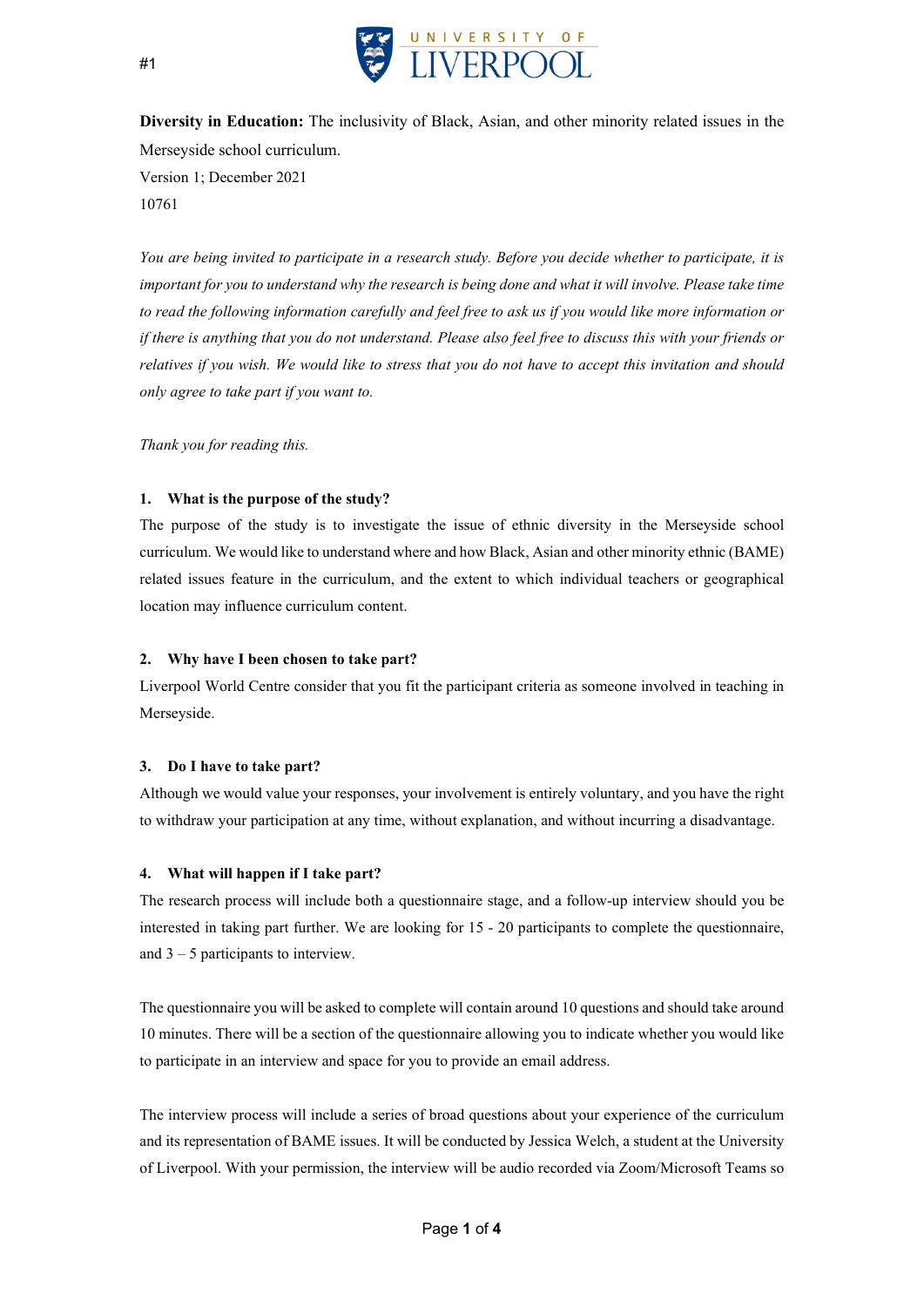

that it can be transcribed for later analysis. The interview itself will consist of 6 set questions, this may take approximately 20 to 30 minutes of your time.

You will be asked to give your fully informed consent prior to taking part in the study; this will ensure that you are aware of your rights throughout the entire process (e.g. that you are able to withdraw your participation at any time). As well as this, your responsibility as a participant is to answer honestly and to the best of your ability.

## 5. How will my data be used?

The University processes personal data as part of its research and teaching activities in accordance with the lawful basis of 'public task', and in accordance with the University's purpose of "advancing education, learning and research for the public benefit".

Under UK data protection legislation, the University acts as the Data Controller for personal data collected as part of the University's research. Dr. Lynn Hancock acts as the Data Processor for this study, and any queries relating to the handling of your personal data can be sent to L.Hancock@liverpool.ac.uk

Further information on how your data will be used can be found in the table below.

| How will my data be collected?                                                        | Via self-completed questionnaire and interview<br>recording (audio recording to be transcribed)                                                                                                                                           |
|---------------------------------------------------------------------------------------|-------------------------------------------------------------------------------------------------------------------------------------------------------------------------------------------------------------------------------------------|
| How will my data be stored?                                                           | On a university password protected M drive                                                                                                                                                                                                |
| How long will my data be stored for?                                                  | Until the end of the academic year 2021-22                                                                                                                                                                                                |
| What measures are in place to protect the security<br>and confidentiality of my data? | All data is anonymised and stored on a University<br>password protected M drive                                                                                                                                                           |
| Will my data be anonymised?                                                           | Yes                                                                                                                                                                                                                                       |
| How will my data be used?                                                             | In a report for the client which will also be<br>assessed for academic credit.                                                                                                                                                            |
| Who will have access to my data?                                                      | The student and academic supervisor                                                                                                                                                                                                       |
| Will my data be archived for use in other research<br>projects in the future?         | N <sub>0</sub>                                                                                                                                                                                                                            |
| How will my data be destroyed?                                                        | recorded files will be deleted, and<br>All<br>anonymised transcripts and questionnaires will<br>remain on a university password protected M<br>drive until the assessment is completed. Student<br>M drives are deleted after graduation. |

## 6. Expenses and / or payments

There are no expenses or reimbursement for taking part.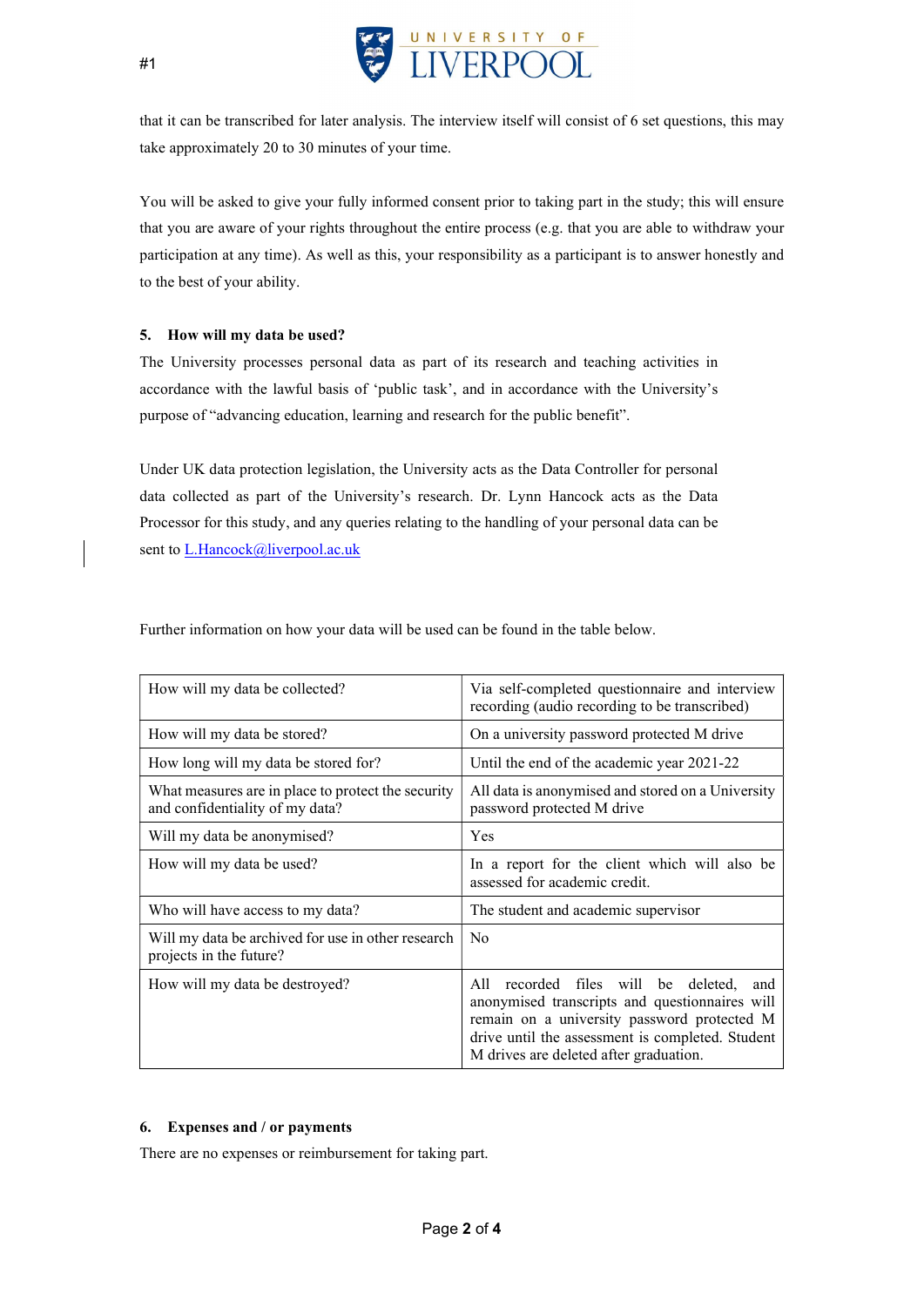

#### 7. Are there any risks in taking part?

We do not suspect that this topic of enquiry poses any risk of triggering distress in participants as it won't involve any disclosure of personal or sensitive information. However we do understand that there is a small risk of distress or the potential for emotional distress of being in an interview setting. Though all data will be anonymised, there is a small possibility that the link worker may be able to identify some of the participants based on the information you provide, based on this it is completely your choice whether or not to go ahead with the research.

Should you wish to pause or withdraw from the interview, at any time, please let the researcher know immediately. You can abstain from answering any question that you may be uncomfortable with. Any discomfort experienced as part of the research should be made known to the researcher immediately.

#### 8. Are there any benefits in taking part?

There are no intended benefits of taking part.

#### 9. What will happen to the results of the study?

Once the results have been analysed, and the Client Report has been finalised, Jessica Welch will submit the report to the Department of Sociology, Social Policy & Criminology as part of the assessment for their degree. Once the Client Report has been assessed, a copy will be made available to Liverpool World Centre.

#### 10. What will happen if I want to stop taking part?

Participants can withdraw their participation in the research at any time, without explanation or consequences. Results up to the period of withdrawal may be used, if participants are happy for this to be done. If not, participants may request that the results are destroyed and no further use is made of them. It should be noted that results may only be withdrawn prior to anonymisation.

Participants who wish to withdraw their information during the data collection process should be in contact with the Principal Investigator (see question 12 for contact details).

#### 11. What if I am unhappy or if there is a problem?

If you are unhappy, or if there is a problem, please feel free to let us know by contacting Dr Lynn Hancock on 01517942980 and we will try to help. If you remain unhappy or have a complaint which you feel you cannot come to us with then you should contact the Research Ethics and Integrity Office at ethics@liv.ac.uk. When contacting the Research Ethics and Integrity Office, please provide details of the name or description of the study (so that it can be identified), the researcher(s) involved, and the details of the complaint you wish to make.

The University strives to maintain the highest standards of rigour in the processing of your data. However, if you have any concerns about the way in which the University processes your personal data,